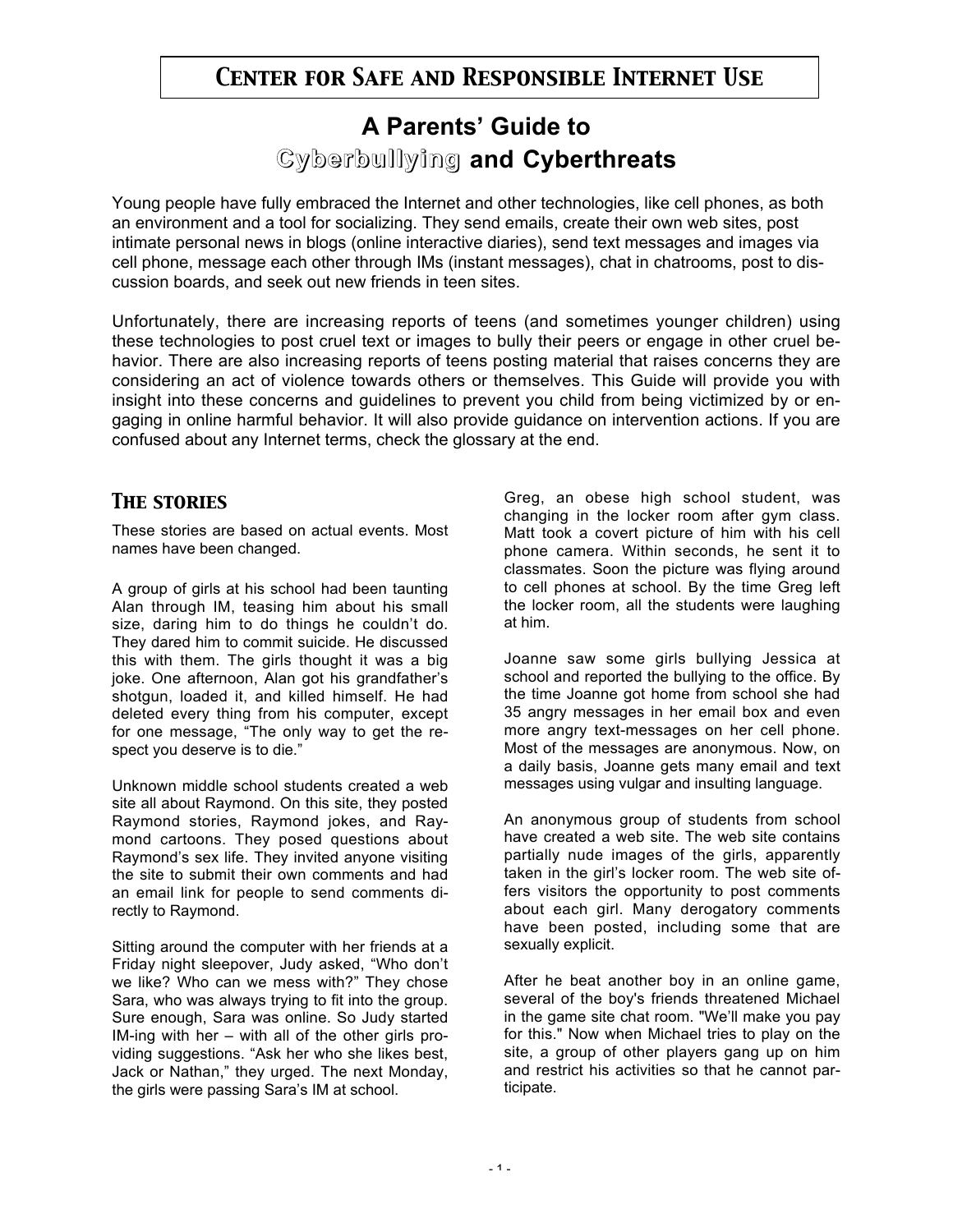When Annie broke up with her boyfriend, Sam, he sent her many angry, threatening, pleading messages. When Annie blocked his email account, Sam continued to send messages either by email or text message. When Annie still refused to get back with him, Sam posed as Annie in a sex-oriented discussion group and posted a sexually suggestive picture Annie had given him, along with her email address and cell phone number.

Jeff wrote the following comments in a series of chats: "I'm a retarded [expletive] for ever believing that things would change. I'm starting to regret sticking around, I should've taken the razor blade express last time around." "It takes courage to turn the gun on your ownself, takes courage to face death. Knowing you're going to die and actually following through takes heart, I don't care who you are.""... kind of rocky right now so I might disappear unexpectedly."

Sue was really angry at Kelsey, who she thought stole her boyfriend. Sue convinced Marilyn to post anonymous comments on a school-related

## *Cyberbullying*

Cyberbullying is being cruel to others by sending or posting harmful material using the Internet or a cell phone. Here is how it happens:

- Flaming. Online "fights" using electronic messages with angry and vulgar language.
- Harassment. Repeatedly sending offensive, rude, and insulting messages.
- Cyberstalking. Repeatedly sending messages that include threats of harm or are highly intimidating. Engaging in other online activities that make a person afraid for her or her safety.
- Denigration. "Dissing" someone online. Sending or posting cruel gossip or rumors about a person to damage his or her reputation or friendships.
- Impersonation. Breaking into someone's account, posing as that person and sending messages to make the person look bad, get that person in trouble or danger, or damage that person's repu-

discussion board slamming Kelsey. Marilyn was eager to win Sue's approval and fit into her group of friends, so she did as Sue requested.

Joe and Alec have gotten into an online argument about an incident that occurred at school. Each message has gotten angrier and more vulgar. Joe warns Alec to watch his back in school the next day.

Celia met Andrew, a.k.a., nazi bot sadistic, in a chat room. As they continued to communicate, Celia became concerned. Andrew was obviously a very angry young man. He had no friends at school and expressed the desire to show the other students who he really was. Andrew wrote: "bring a gun to school, ur on the front of every newspaper … didnt choose this life, but i damn well chose to exit it … i cant imagine going through life without killing a few people … people can be kissing my shotgun straight out of doom … i tell it how it is .. if u dont like it u die … if i dont like the way u look at me, u die … i choose who lives and who dies.

tation or friendships.

- Outing and Trickery. Sharing someone's secrets or embarrassing information online. Tricking someone into revealing secrets or embarrassing information, which is then shared online.
- Exclusion. Intentionally excluding someone from an online group, like a "buddy list."

## *Cyberthreats*

A cyberthreat is online material that threatens or raises concerns about violence against others, suicide or other self-harm.

- Direct threats. Actual threats to hurt someone or commit suicide.
- Distressing Material. Online material that provides clues that the person is emotionally upset and may be considering hurting someone, hurting him or herself or committing suicide.

(The stories of Alan, Jeff, and Andrew all demonstrate distressing material. Alan committed suicide. Jeff was the student from Red Lake who killed nine people and himself.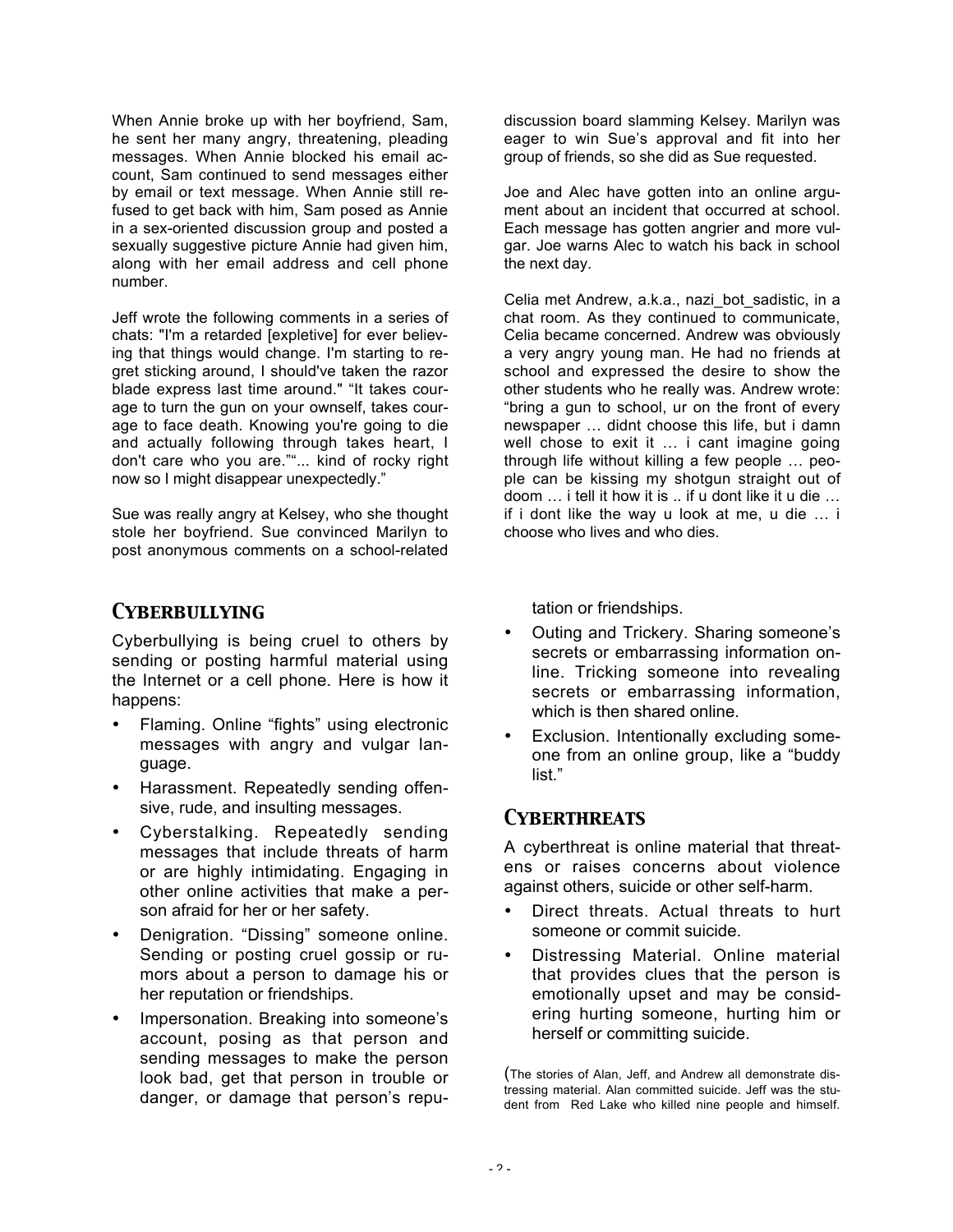Celia saved and reported the chat. Andrew was found to be a member of a hate group and possess many weapons. He is now in prison.)

## *How, Who, and Why*

- Cyberbullying or cyberthreat material text or images – may be posted on personal web sites or blogs or transmitted via email, discussion groups, message boards, chat, IM, or text/image cell phones. (See, Internet terms.)
- A cyberbully may be a person whom the target knows or an online stranger. A cyberbully may be anonymous and may solicit involvement of other people online who do not even know the target.
- Many times, cyberbullying and cyberthreats are related to in-school bullying. Sometimes, the student who is victimized at school is also being bullied online. But other times, the person who is being victimized at school becomes a cyberbully and retaliates against the inschool bully online. Other times, the target will simply share his or her anger or depression online as distressing material.
- Sometimes, cyberbullying involves relationships. Relationships can break up. When this happens, one person may start to cyberbully the other person. Other times, teens may get into online fights about relationships.
- Sometimes cyberbullying is based on hate or bias – bullying others because of race, religion, obesity, or sexual orientation.
- Some teens think cyberbullying entertaining – a fun game to hurt other people.
- Some teens have no one to talk with about how bad they are feeling and how horrible their life is. So they post material online that shares how hurt they are. They might think that if they post this kind of material online, they will meet someone who cares about them. Unfortunately, they may meet a dangerous stranger or hook up with other teens

who reinforce their bad feelings.

• Generally, teens are the most actively involved, sometimes children are. [We use the terms "teen" or "teenager" in this document.]

## *Related Online Risky Behavior*

There are other concerns about youth online behavior related to the concerns of cyberbullying and cyberthreats. Teens who do not have strong "real world" connections appear to be the ones most attracted to these risky behaviors. These are the youth who are "looking for love in all the wrong places."

## **Disclosing Personal Information**

Young people are disclosing personal contact information and massive amounts of sensitive personal information in profiles. web pages, blogs, and through all forms of Internet communications. They seem to be totally unaware of the public and permanent nature of these disclosures and the ability of anyone to send whatever material they place in electronic form and send or post can be resent to anyone, anywhere in the world.

#### **Internet Addiction**

Internet addiction is defined as an excessive amount of time spent using the Internet, resulting in lack of healthy engagement in areas of life. Internet addiction is itself a concern, as well as an indicator of other concerns. The Internet offers a time-warped place where children and teens can get away from their real world concerns—they can be free, independent, uninhibited, and can find acceptance. The Internet is available 24/7. The game is always going on. Friends are always available. Life online constantly beckons.

One large part of the problem is that commercial web sites have designed "stickiness" into their operations—activities that are designed for the specific purpose of enticing young people to spend as much time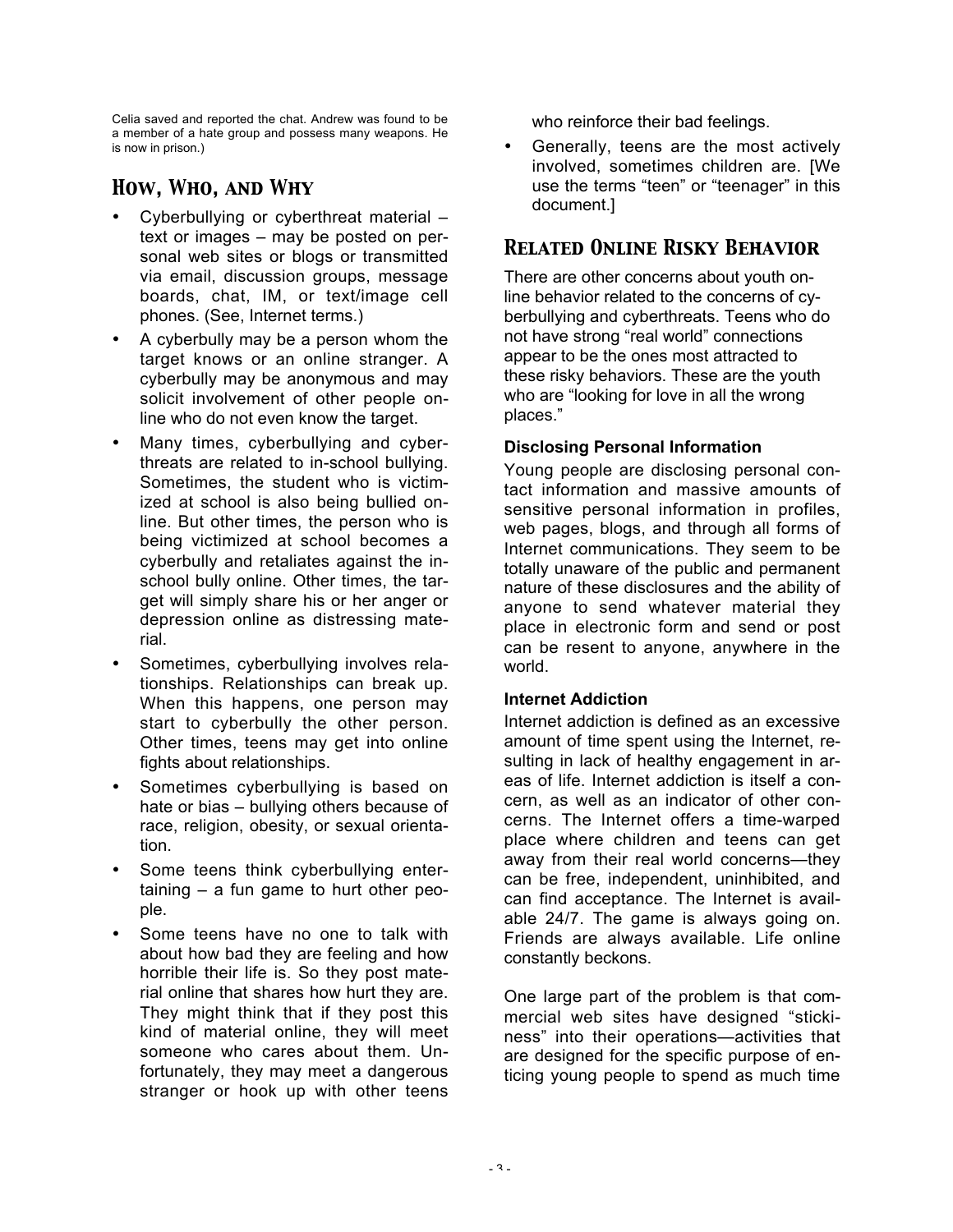as possible on their site and return frequently

### **Risky Sexual Behavior**

Young people are using Internet communities and matching services to make connections with others for sexual activities, ranging from online discussions about sex to "hook-ups." In the context of these relationships, they may post or provide sexually suggestive or explicit pictures or videos.

### **Suicide and Self-harm Communities**

Depressed young people are interacting with sites and groups that provide information on suicide and self-harm methods and encouragement for such activities. Selfharm includes cutting, anorexia, fainting, and the like.

### **Hate Group Recruitment and Gangs**

Sites and groups that foster hatred against "others" are actively recruiting angry, disconnected youth. Some youth informally use Internet to coordinate troublesome and dangerous activities.

### **Violent Gaming**

Violent gaming frequently involves sexual or biased-base victims. Young people often engage in online simulation games, which reinforce the perception that all interactions online, including violent ones, are "just a game."

## *Why are parents out of the loop?*

Because in too many cases parents aren't paying attention and teens aren't talking.

- Many parents think that if their children are home using a computer they are safe and not getting into trouble. Nothing could be further from the truth. Your child could be the target of emotionally damaging harassment or be causing pain to others – from the comfort of your family room.
- Some parents think they have protected their children because they have installed filtering software. Filtering soft-

ware provides false security. Not only can children still get to the kinds of material parents don't want them to access, it cannot prevent cyberbullying.

There is a strong social norm among teens that works against sharing information with adults about what is going on online. For teens "what happens online, should stay online." Many teens fear that if adults find out what is happening online, their access will be restricted.

## *Online Behavior*

Why is it that when people use the Internet or other technologies, they sometimes do things that they would never do in the "real world?" The answer to this question can be summed up in one statement: "You can't see me, I can't see you."

### **You Can't See Me**

When people use the Internet, they feel like they are invisible. It is just them, the keyboard, and the computer. In fact, people are not really invisible, because they are leaving little "cyberfootprints" wherever they go. The perception of invisibility is enhanced because of the ability to create anonymous accounts. When people are invisible, this removes the concerns of detection, social disapproval, and punishment.

## **I Can't See You**

When people use the Internet they do not receive tangible feedback about the consequences of their actions, including actions that have hurt someone else. The lack of tangible feedback interferes with empathy. This also leads to the perception that online actions are "just a game."

### **Rationalization***s*

Sometimes when people do something they know is wrong, they provide excuses or rationalizations for their behavior. Common rationalizations include: "He started it." "Everybody does it." "Nobody ever gets caught." "I was just playing around." It is a lot easier to rationalize wrong behavior on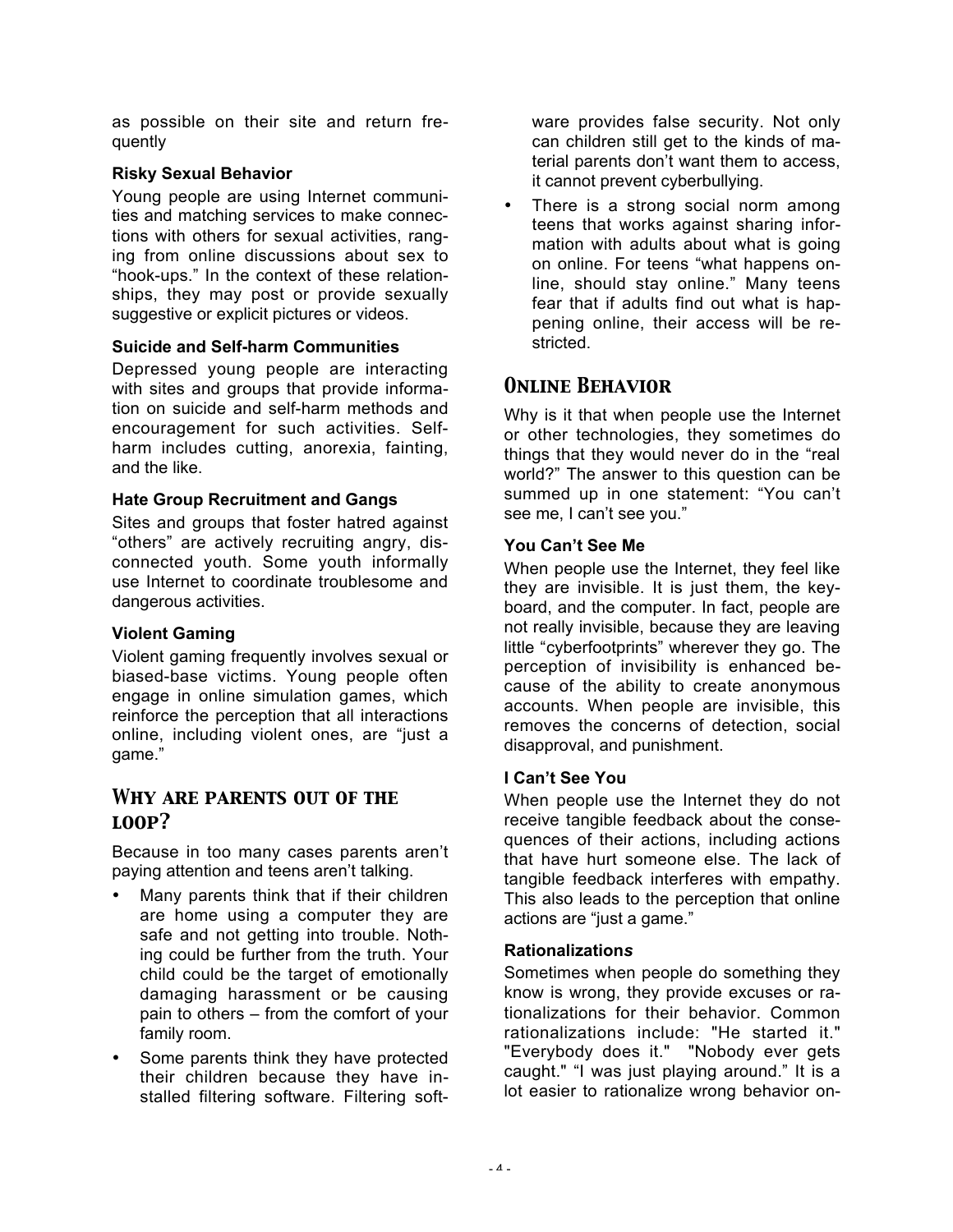line because of the perception of invisibility and the lack of tangible feedback.

### **Role Playing**

Teens engage in role-playing online, by creating different "personas" or "avatars" in different online environments. This allows them to use a new Internet rationalization "It wasn't me. It was my 'avatar'." This reinforces the perception that all actions online are a game.

### **Online Social Norms**

The perception of invisibility, lack of tangible feedback, and the ease by which wrong behavior can be rationalized, and role playing has provided the basis for online social norms that support for cyberbullying and cyberthreats. These norms include:

- "Tell all. On the Internet it is okay to reveal my personal secrets for the world to see."
- "I have a free speech right to say whatever I want about others online, without regard for the harm I might cause."
- "What happens online is just a game. It is not real. So no one can get really hurt."
- "What happens online, should stay online."

## *The impact of cyberbullying*

It is widely known that face-to-face bullying can result in long-term psychological harm to targets. This harm includes low selfesteem, depression, anger, school failure, school avoidance, and, in some cases, school violence or suicide. It is possible that the harm caused by cyberbullying may be even greater than harm caused by traditional bullying because...

- Online communications can be extremely vicious.
- There is no escape for those who are being cyberbullied – victimization is ongoing, 24/7.
- Cyberbullying material can be distributed worldwide and is often irretrievable.
- Cyberbullies can be anonymous and can solicit the involvement of unknown "friends."
- Many teens are reluctant to tell adults what is happening online or through their cell phone because they are emotionally traumatized, think it is their fault, fear greater retribution, or fear their online activities or use of a cell phone will be restricted.

## *Bully, target, and bystander*

If your child has been actively socializing online, it is probable that he or she has been involved in cyberbullying in one or more of the following roles:

- Bullies "Put-downers" who harass and demean others, especially those they think are different or inferior, or "getbackers" who have been bullied by others and are using the Internet to retaliate or vent their anger.
- Targets the targets of the cyberbully.
- Bystanders who are part of the problem – those who encourage and support the bully or watch the bullying from the sidelines, but do nothing to intervene or help the target.
- Bystanders who are part of the solution – those who seek to stop the bullying, protest it, provide support to the target, or tell an adult. We need more of these kinds of bystanders!

## *Stay involved with your child's online experiences*

Make it your business to know what your child is doing online and your child's online friends. Teenagers are likely to take the position that their online activities are their business. But parents have a moral, as well as legal, obligation to ensure that their children are engaged in safe and responsible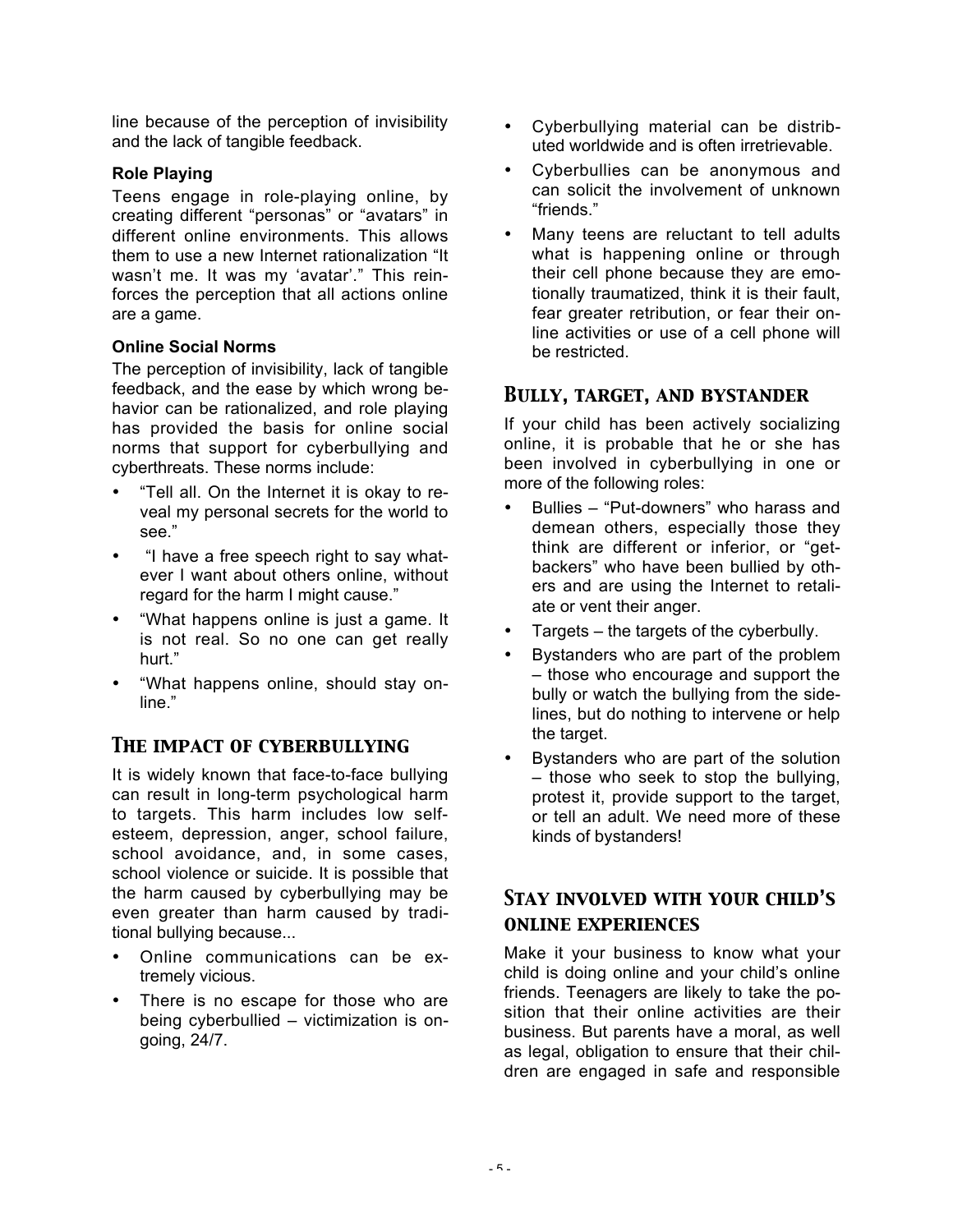behavior – including online behavior. To stay involved …

- Keep the computer in a public place in the house. Periodically check on what your child is doing. Discuss the kinds of Internet activities your child enjoys.
- Be up front with your child that you will periodically investigate the files on the computer, the browser history files, and your child's public online activities.
- Search for your child's name online, look at his or her profiles and postings on teen community sites, review web pages or blogs.
- Tell your child that you may review his or her private communication activities if you have reason to believe you will find unsafe or irresponsible behavior.
- Watch out for secretive behavior as you approach the computer, such as rapidly switching screens, and for attempts to hide online behavior, such as an empty history file.
- You can install key-stroke monitoring software that will record all of your child's online activities. The use of such software can raise trust concerns. If you install the software, do not always think that you should use it. Tell your child it has been installed and what actions on his or her part could lead to your investigation. These actions could include not being willing to talk about his or her online activities, late night use, extensive use, decline in grades, evidence your child is seeking to cover his or her tracks, report of inappropriate activity, appearing really upset after Internet use, and the like.

[Not on topic, but important: If ever you find any evidence your child is interacting with a possible sexual predator, do not confront your child. Your child could warn the predator or run off with him. Call your local police and ask for a youth or computer crimes expert.]

## *Prevent your child from being a cyberbully*

### **Values and Ethical Behavior Discussion**

Talk with your child about the value of treating others with kindness and respect and your expectation that your child will act in accord with these values online.

#### **Consequences Discussion**

Make it clear that if your child engages in irresponsible online behavior, you will impose an undesirable consequence. Talk about the implications of severe cyberbullying that could lead to criminal arrest or civil litigation (see below).

### **Questions Teenagers Can Ask Themselves**

Help your child develop self-awareness, empathy, and effective decision-making by asking themselves these questions:

- Am I being kind and showing respect for others and myself?
- How would I feel if someone did the same thing to me or to my best friend?
- How do I feel inside?
- What would a trusted adult, who is important in my life, think?
- Is this action in violation of any agreements, rules, or laws?
- How would I feel if everyone could see me?
- Would it be okay if I did this in my home or at school?
- How does this action reflect on me?

### **Prevent Online Retaliation**

Some teens who engage in cyberbullying are retaliating against teens who are bullying them face-to-face. Help your child understand that retaliating is not smart. It allows bullies to justify their behavior because the target "lost his or her cool." Further, your child could be mistaken as the source of the problem. Ask the school counselor for resources to help you bully-proof your child and assistance to stop any bullying that is occurring at school.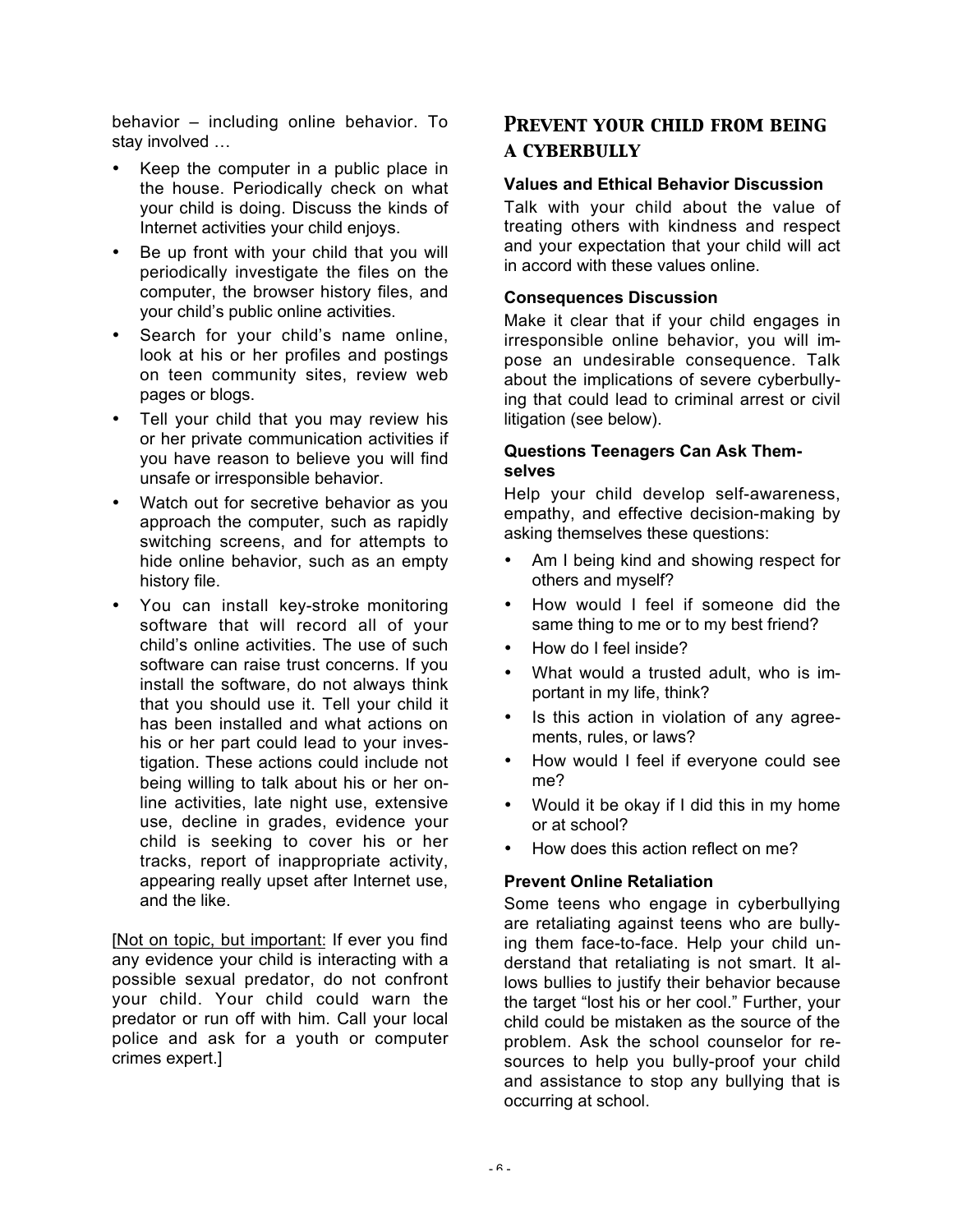## *Prevent your child from becoming a target*

### **Bully-proof Your Child**

Find parent resources to help bully-proof your child by building his or her selfconfidence and resilience. Pay special attention if your child has traits that can lead to victimization, including if your child is obese, perceived to be gay or lesbian, an alternative thinker, not willing to play social games, a "wanna-bee" not fitting into the "in crowd," and the like.

**Combat the "Tell All" Phenomenon** Your child should understand how risky it is to reveal sensitive personal information online in public forum or a message that could be forwarded to others. Help your child distinguish between personal interest information that can safety be shared and sensitive personal information that should generally not be shared. Discourage involvement in the kinds of environments that promote excessive self-disclosure and rude behavior.

### **Discuss Cyberbullying**

Ask your child whether he or she has been a target of cyberbullying or has witnessed it and what happened. Assure your child that you trust him or her to handle many of these kinds of situations, but that if a situation ever emerges that causes concerns, you are there to help and will not respond by unilaterally restricting all Internet activities.

## *Signs of victimization*

The following are signs your child may be the target of cyberbullying:

• Emotional upset – depression, sadness, anxiety, anger, or fear, especially if there is nothing readily apparent that could be causing this upset, or if your child seems especially upset after using the Internet or a cell phone. [You're unlikely to be able to tell if your child is emotionally upset after using the Internet if the computer is hidden in a bedroom!]

- Avoidance of friends, school, activities.
- Decline in grades.
- Subtle comments that reflect emotional distress or disturbed online or in-person relationships.

If you are concerned, try to engage your child in a conversation about bullying and cyberbullying and pay closer attention to what he or she is doing online.

Important If your child is highly depressed, appears to be suicidal, or has made a suicide attempt, it is critically important to find out what is happening to your child online (as well as offline). You may need the assistance of someone with greater technical Internet expertise to help investigate. This may be the time to install monitoring software without telling your child.

## *Encourage your child to help*

Your child may ask you, "If I am just watching and am not part of the activity, then how could I be doing something wrong?" Good question. Easy answer: "Bullies crave an audience. By paying attention to their bullying, you are encouraging their behavior. You are part of the problem. I want my child to be part of the solution."

Cyberbullying is occurring in online environments where responsible adults are generally not present. Youth are also posting material that provides clues they are considering committing an act of violence against others or suicide in these online environments. Usually the only people who know someone is being victimized or someone is depressed and considering violence or suicide are other teenagers. Increased teen intervention and reporting is essential.

Help your child gain a sense of responsibility for the well-being of others and the willingness to go out of their way to help another. Stress the importance of speaking out against bullies, or, if this is not safe, providing private help to the target or reporting such actions to you or another responsible adult.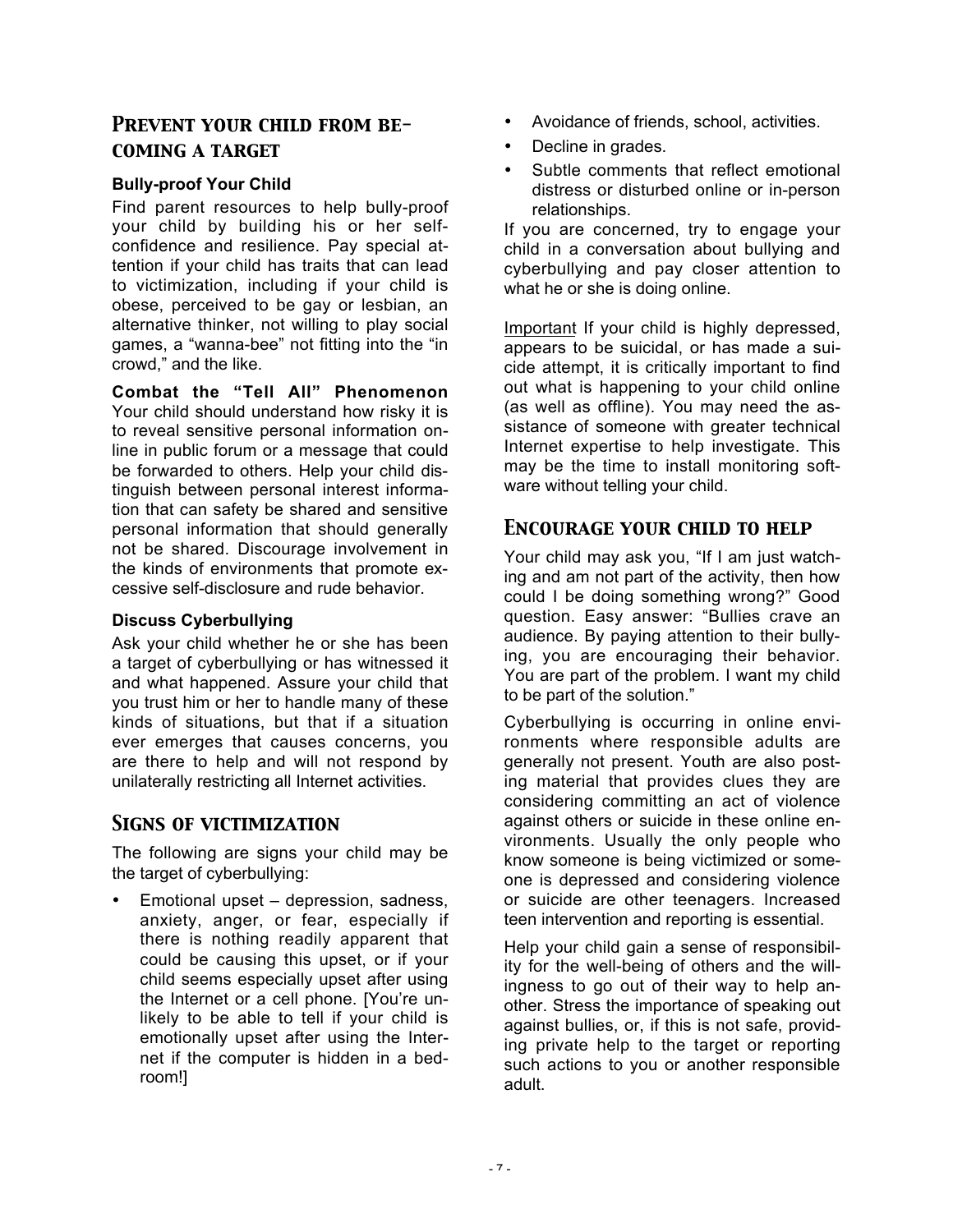Make sure your child knows how important it is to report any direct threats or distressing material he or she may witness online to you, the school, a school violence or suicide hotline, or the police.

## *Responding to Cyberbullying*

The following page will provide you with a step-by-step process of response options for specific situations. General guidance is to assist your child to …

- Develop his or her personal guidelines for online involvement.
- Make a realistic evaluation of the quality of the online community and the benefits of remaining in or leaving.
- Recognize the need to leave an online situation that has gotten out of control.
- Conduct a self-assessment of his or her behavior or communications that may be contributing to the victimization.
- Learn how to respond in an assertive, but not aggressive, way to any harmful communications.
- Know when and how to gain assistance from an adult.

## *Internet Terms*

Just in case you are wondering what some of these words mean:

- Profiles Established on community sites generally during registration. Allow users to provide personal information and interests. Can be searched by other users.
- Username a fake name that a user establishes during registration that identifies the user on that site. The username(s) that a teen selects can provide insight into the image or persona the teen seeks to establish in the particular community.
- Personal web sites sites to post material, including writings, drawings, and pictures.
- Blogs (weblogs) interactive personal online diaries or journals. Teens share a significant amount of personal information in blogs. Others can submit comments.
- Email asynchronous (not real time) communication sent to individual(s) or a discussion list.
- Discussion groups or boards asynchronous group communications around a topic. Students often establish discuss groups that are

school-related.

- Chat synchronous (real time) group communication, with ability to establish private chats.
- Instant messaging (IM) synchronous private communications with anyone on a contact or "buddy list." Teens can have up to 450 "friends" on their "buddy list."
- Text/digital image messaging messages or images sent via cell-phones.
- Gaming  $-$  online interactive games that are played user against the machine or that involve two or more users. Some gaming sites include extensive ongoing simulation activities where the gamer assumes a permanent character (persona or avatar) whenever he or she is involved in the gaming site.
- Social networking communities web sites that combine the features of profiles, personal web sites, blogs, discussion groups/boards, chat, gaming, and messaging. All the rage with teens! Look at http://www.myspace.com, http://www. bolt.com, http://studentcenter.org, http://www. livejournal.com.
- Important insights: Web site or provider Terms of Use generally prohibit harmful speech, but do not review postings. Concerns must be reported to the site. Many sites have age limits older than 13 or 16, but youth know they can easily lie about their age during registration.

## *Center for Safe and Responsible Internet Use*

The Center conducts research and provides resources and professional development to school districts and others. Please visit the Center's web sites at http://cyberbully.org or http://csriu.org for additional resources.

#### *Cyberbullying and Cyberthreats Part I: A Guide for Counselors, Teachers and Parent Educators* Available December 2005.

© 2005 Center for Safe and Responsible Internet Use. Readers may make a limited number of copies for distribution. Acquisition of the above book provides greater reproduction rights for this Parent's Guide.